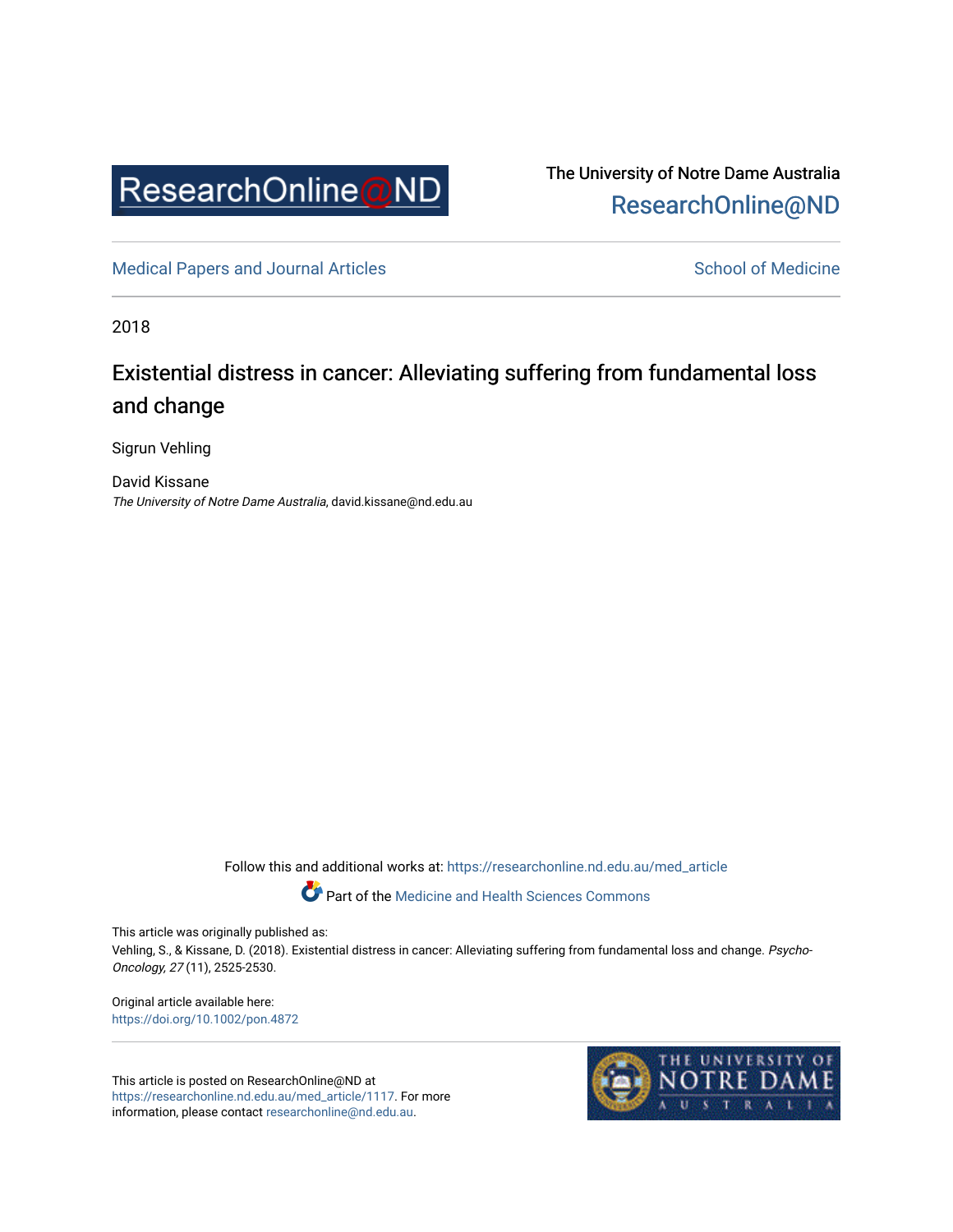Copyright ©2018 [John Wiley & Sons, Inc.](http://www.wiley.com/) All rights reserved.

This article first published in *Psycho-Oncology*:

Vehling, S., and Kissane, D.W. (2018). Existential distress in cancer: Alleviating suffering from fundamental loss and change. *Psycho-Oncology, 27*(11). doi: 10.1002/pon.4872

This article has been published in final form at: -

<https://onlinelibrary.wiley.com/doi/full/10.1002/pon.4872>

This article may be used for non-commercial purposes in accordance with Wiley Terms and Conditions for self-archiving.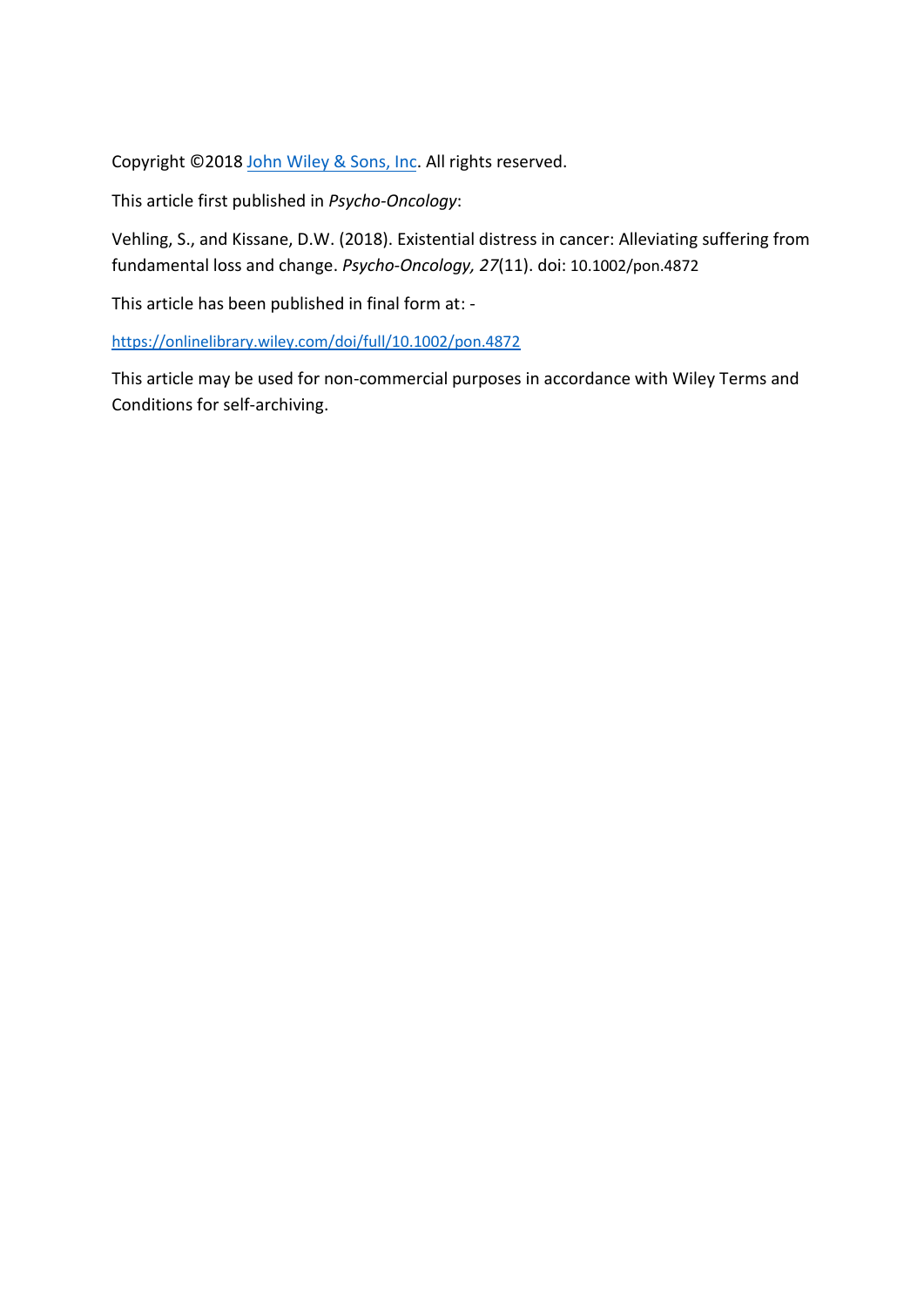**Article type:** Editorial

**Title: Existential distress in cancer: alleviating suffering from fundamental loss and change**

**Running head:** Existential distress in cancer

Authors: Vehling, S.<sup>1</sup>, Kissane, D. W.<sup>2,3</sup>

**Affiliations:** <sup>1</sup> <sup>1</sup>Department of Medical Psychology, University Medical Center Hamburg-Eppendorf, Hamburg, Germany

<sup>2</sup>University of Notre Dame and The Cunningham Centre, St Vincent's

Hospital, Sydney; and

<sup>3</sup>Szalmuk Family Psycho-Oncology Research Unit, Cabrini Health and

Monash Partner's Comprehensive Cancer Centre, Melbourne, Australia

## **Word count (excluding tables, figure captions, and references): 3037 text words**

**Number of tables:** 0

**Number of figures:** 0

**Number of references:** 61 references, 1533 words

## **Corresponding author:**

Sigrun Vehling Department of Medical Psychology, University Medical Center Hamburg-Eppendorf Martinistr. 52 – W26 20246 Hamburg +49(0)40741056805 E-Mail: [s.vehling@uke.de](mailto:s.vehling@uke.de)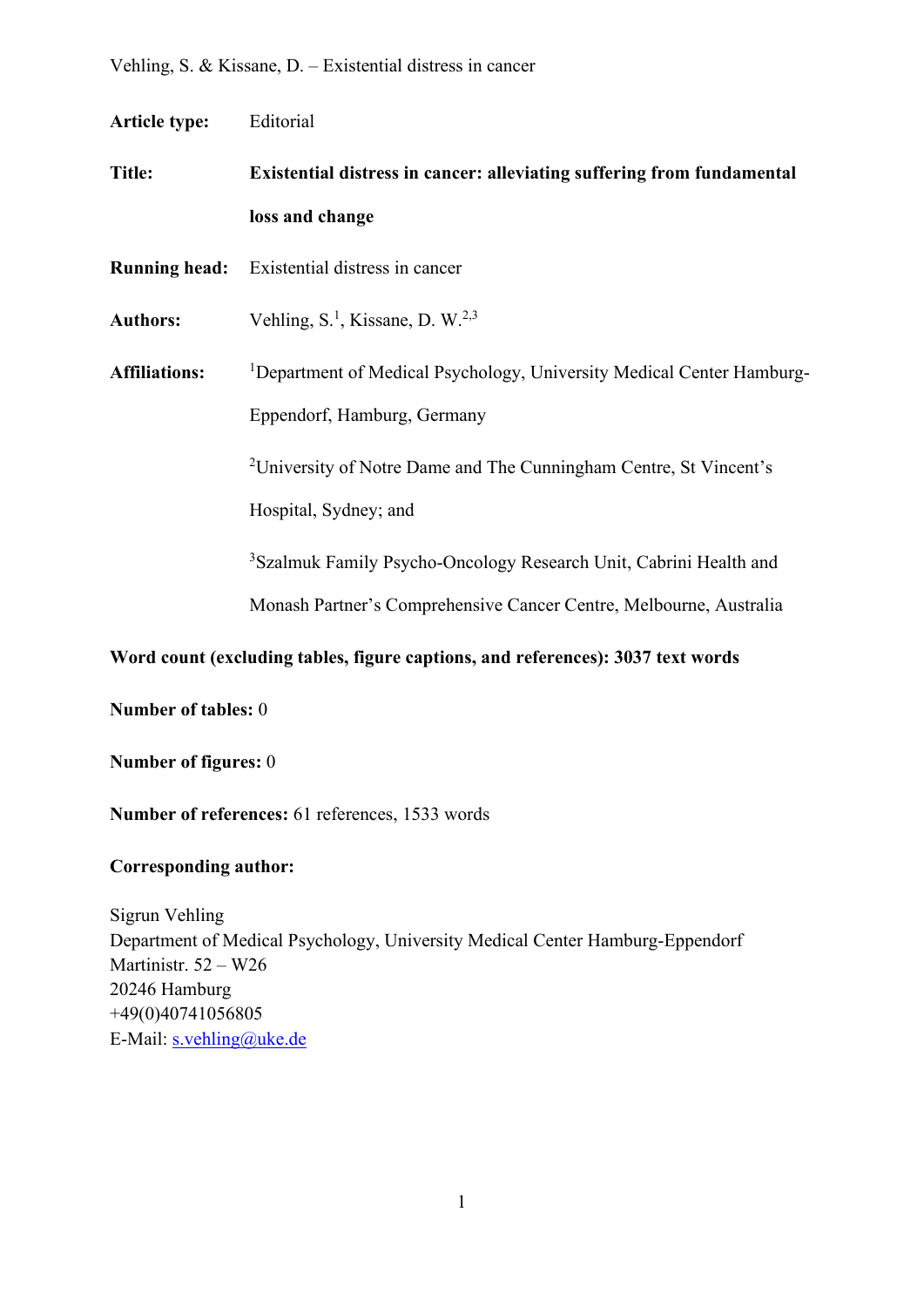Illness can take life to the very edge of the abyss, where suffering and death threaten the beauty and worth of a person, where the myth of control is realized, where sadness and ambiguity replace creativity and love, where time is running out…here angst about existential issues challenges our humanity. As Tolstoy wrote, "At one moment a gleam of hope, the next a raging sea of despair, and always pain, always misery and pain, over and over again. All this lonely misery was terrible" (p.146, The Death of Ivan Ilyich). Tolstoy describes Ilyich as trapped by his progressive illness, struggling and writhing in a "black sack" from which there was no escape, aware that every moment, "he was drawing nearer and nearer to what terrified him" (p.159).

Although existential suffering in the context of life-threatening illness has long been called to attention  $1-3$ , only recently have researchers studied this phenomenon more rigorously. Common to this proliferating body of literature is the conceptualization of existential distress as a distinct, painful psychological state, that  $4-9$ 

- results from a stressor that challenges fundamental expectations about security, interrelatedness with others, justness, controllability, certainty and hope for a long and fruitful life;
- brings a flood of distressing emotions including fear, outrage and horror at the possibility of death; concern about autonomy, suffering, or being a burden to others; a sense of profound loneliness, pointlessness or hopelessness; grief, regret or embitterment about what has been missed in life; and shame if dignity is lost, doubt and disbelief prevail, or expectations about coping are not met;
- has been operationalized by the constructs of *fear of cancer recurrence*, *death anxiety*, *demoralization*, *dignity-related distress, hopelessness, spiritual distress, and the desire for hastened death,* which include the aforementioned facets in varying combination and emphasis;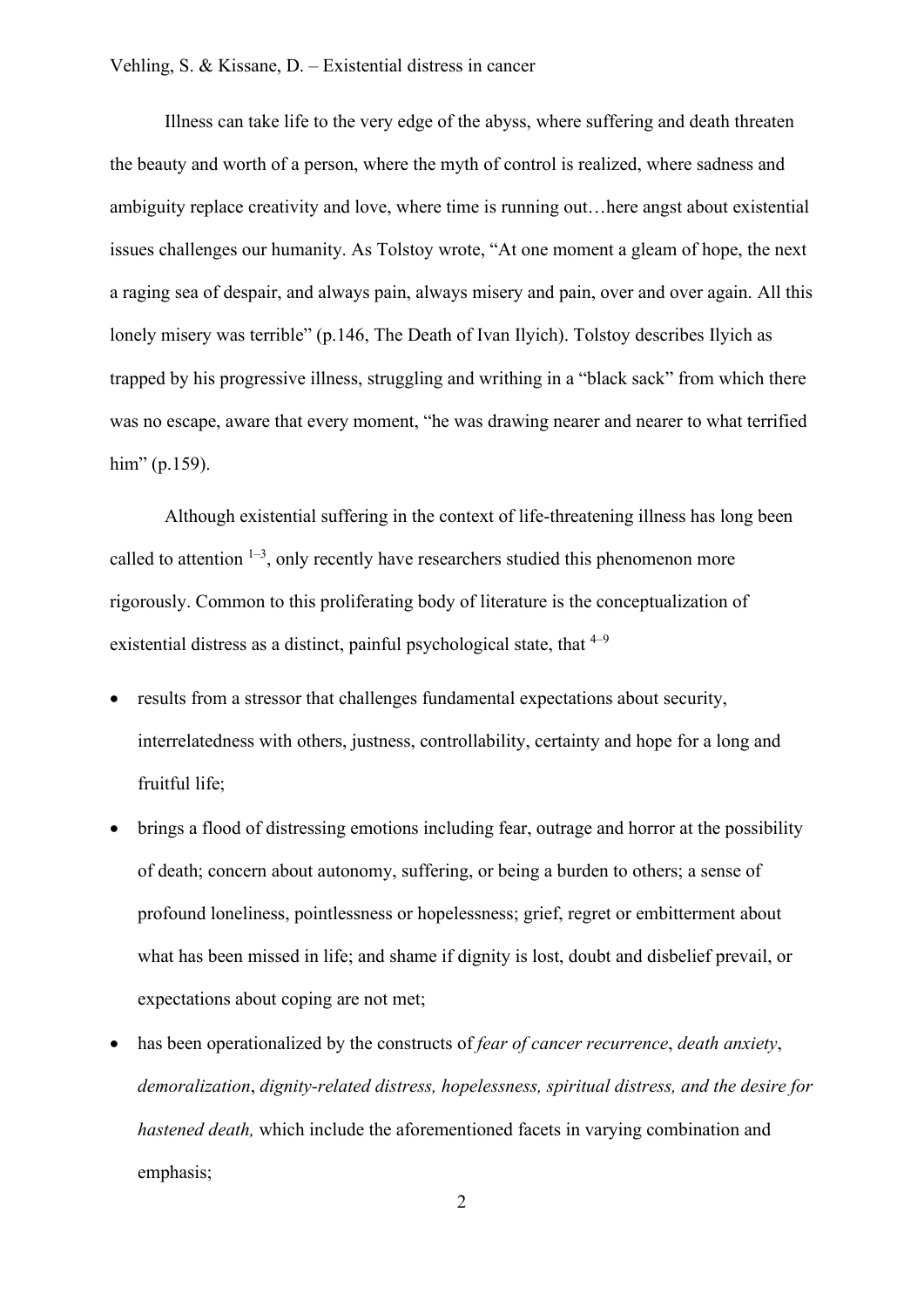- fluctuates and occurs on a continuum of severity, where severe and enduring levels are clinically significant and maladaptive in a noteworthy subgroup;
- may occur co-morbidly with other psychiatric disorders but also in their absence, when physical pain is well treated, social support is available, and the person has been perceived as robust; and finally
- has a significant impact on health care outcomes.

Two meta-analyses featured in this issue <sup>10,11</sup> illustrate the progress of the last decade. Yet there is much uncertainty about how to recognize and address existential distress in cancer care. Much remains to be learned about this crucial state of mind. This special issue brings together different lines of current research in the hope of deepening our understanding of this phenomenon. We begin by posing a set conceptual and practical questions, reviewing what is known, and identifying what needs to be addressed to move the field forward.

### **How does existential distress arise?**

That distress and suffering, but also growth and mastery may arise from confrontation with existential threat is a long-standing idea. Long ago, Jaspers  $^{12}$  identified that a life-threatening disease created a *limit situation*. Although they are givens of our human nature, the finitude of life, any restriction to freedom, reduction of meaning, or isolation from others are thoroughly unwelcome yet inescapable eventualities. Cancer brings such losses through a shortened lifespan, prognostic uncertainty, altered relationships, and impaired physical functioning, autonomy and controllability 6,13,14. When personal beliefs and goals are disrupted, individuals may renegotiate what is meaningful <sup>15</sup>. Notwithstanding this, Salander highlights how illness interferes with the ability to continue a daily routine that provided security and sense of purpose, masking the limits of our human existence  $16$ . The idea that attaching to normality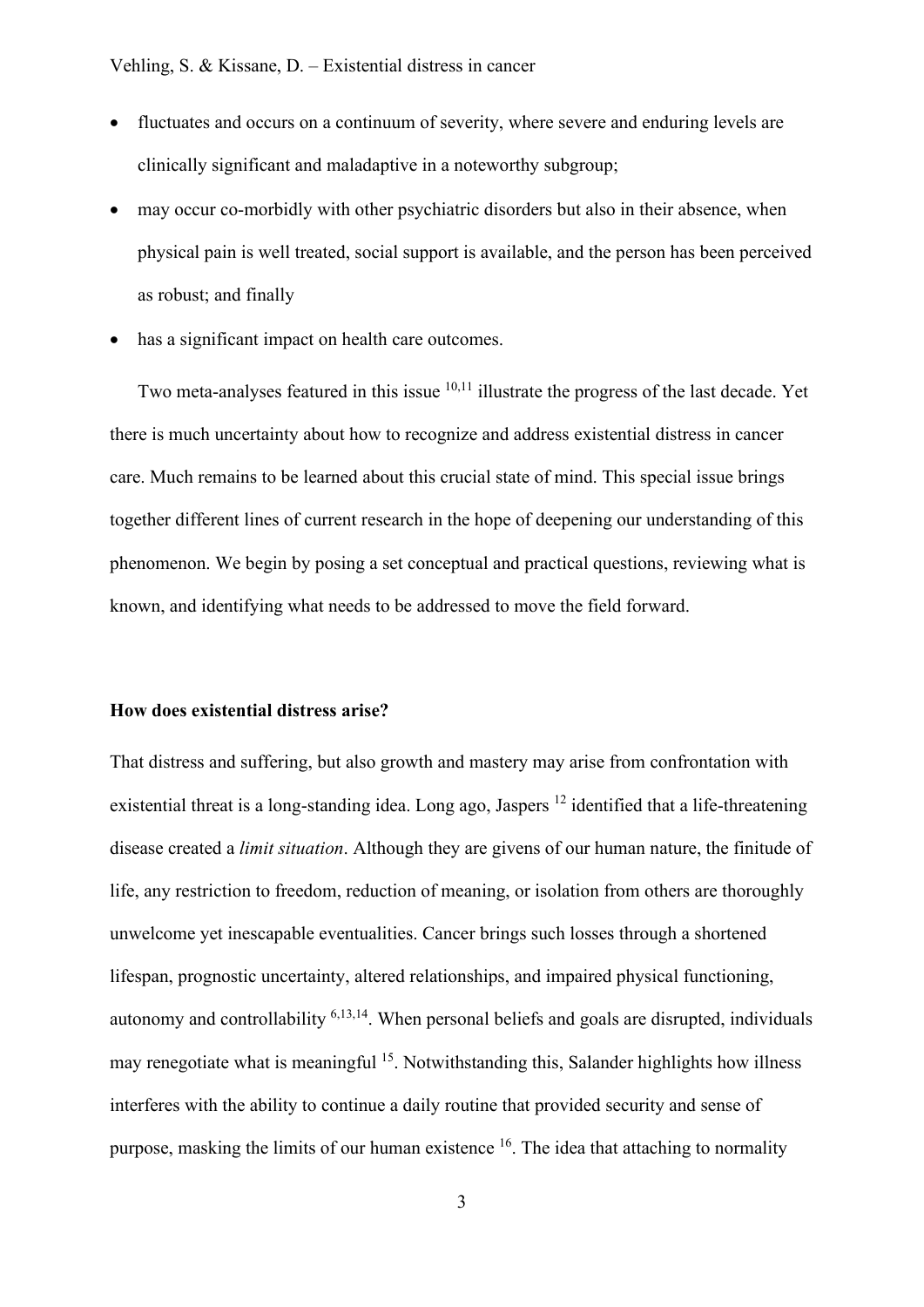can be a source of adjustment fits well with Folkman's  $17$  observation that "infusing ordinary events with meaning" helps ameliorate stress and uncertainty.

Fear of cancer recurrence has been one recent focus of inquiry  $18$ . A recent integrative model identified threat of loss and death, ongoing uncertainty and limited control, and ongoing reminders of cancer are relevant sources of anxiety for all patients with cancer <sup>19</sup>. Advanced cancer brings fear of the process of dying, its consequences for close others, regret about not having reached important goals and being a burden, well exemplified by studies using the Death and Dying Distress Scale (DADDS) and the Patient Dignity Inventory (PDI)  $20,21$ . Similar fears underlie the fear of recurrence in cancer survivors. Death anxiety has many presentations and ways of being masked  $22$ . For death anxiety and fear of cancer recurrence alike, both very low levels (over-avoidance) and very high levels (over-rumination, excessive worry) have been found to be maladaptive  $^{23}$ . A better understanding of the dynamics of how individuals approach versus deflect from existential threat would be of value to psychooncology interventions 24. A renewed interest in cognitive-existential interventions for fear of cancer recurrence supports this direction 18,25.

An et al. in this issue  $^{26}$  show for the first time a close link between death anxiety as assessed by the DADDS and demoralization. The latter is characterized by feeling trapped and helpless, of having failed one's own or others' expectations, and that life is pointless looking forwards <sup>27</sup>. A prospective analysis could extend An et al.'s <sup>26</sup> findings that the loss of morale may underlie death anxiety and show how both states develop over time.

Interested in why and how individuals experience different patterns of existential distress when confronted with cancer, Lo<sup>28</sup> applies Erikson's formulation of developmental conflicts. Existential themes are organized in layers that can be activated differentially by severe illness. Firstly, illness can interfere with individuals' intrapersonal "solutions" for specific developmental challenges – higher existential distress may result, for example, when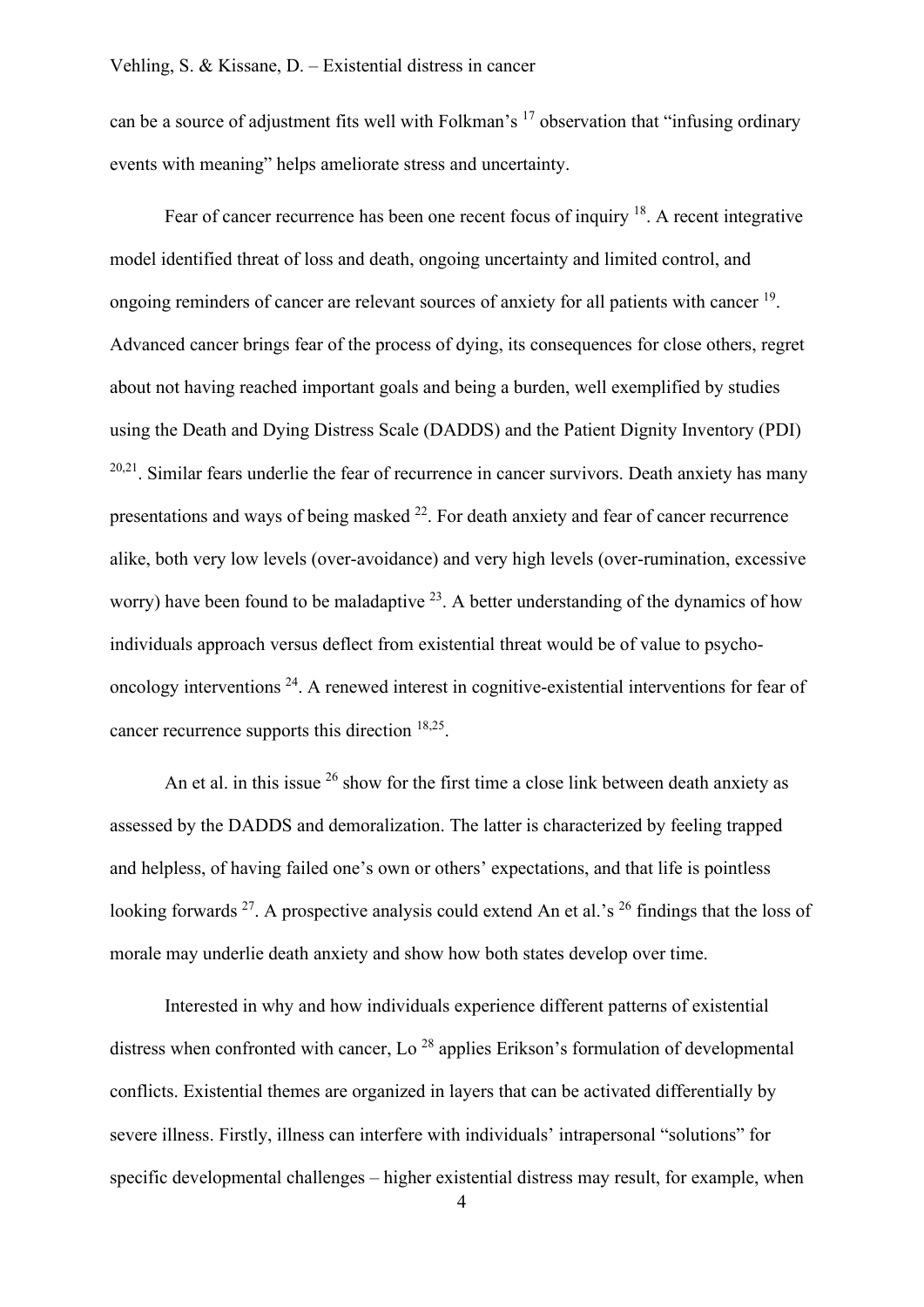a person's sense of identity is closely linked to physical appearance and functioning (see Bickford et al. <sup>29</sup> for an illustration). Such struggle may become even more challenging in advanced disease, when a shortened life expectancy limits generativity and prompts life review. Masterson and colleagues  $30$  showed that 72% of patients with advanced cancer reported at least one aspect of unfinished business, with over half of these responses being related to family, relationships and realization of personally meaningful activities. Lo's  $^{28}$ developmental perspective highlights how what is of meaning and value in life may be closely linked to the individual pattern of personal losses and changes.

Authors disagree about the relationship between existential and spiritual distress. Some understand spiritual distress as linked to a crisis in belief or loss of connection to a higher being <sup>31</sup>. Others do not see themselves as spiritual or religious, and prefer the concept of existential distress 16. A practical approach could be to understand spiritual distress as one aspect of existential distress<sup>7</sup>.

#### **Who is at risk for and what helps existential distress?**

Regarding demographic and disease-related risk factors, a similar mixed pattern of findings has emerged for existential as for cancer-related distress in general. Women, those who are single, carry a higher symptom burden and receive less support report higher existential distress <sup>32, 33</sup>. Complex interactions of these factors may underlie the mixed findings across different cancer populations.

Looking deeper, we may ask "What is helpful about perceived positive social support in the context of uncertainty?" Soriano et al. 34 studied couples' responses to uncertainty, where the need for connectedness was high, yet not always sufficient to assuage existential treat. Health care providers were found to bolster support through person-centered care, instilling trust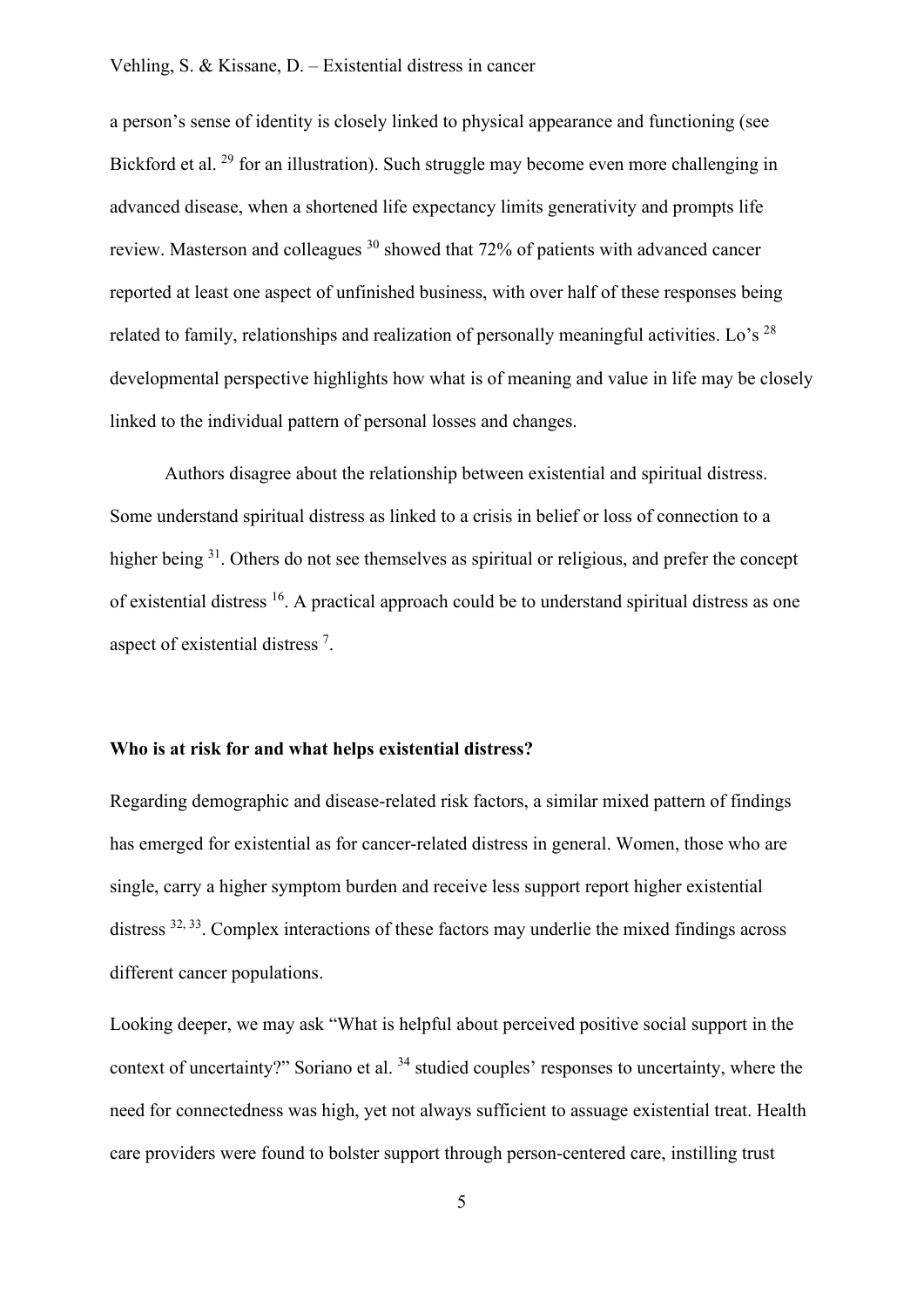through shared decision-making, and thus lowering demoralization in patients with advanced cancer 35, 36.

Similarly, "what coping strategies ameliorate fear of recurrence?" Patients with a high intolerance of uncertainty and positive metacognitive beliefs about worry seem at a higher risk to engage in maladaptive behavioral processes such as avoidance, checking behaviors, and seeking constant reassurance from physicians <sup>37</sup>. However, patients do not adopt the same coping responses, exemplified by Galica et al. <sup>38</sup> who found that the dimensions of the Fear of Cancer Recurrence Inventory (FCRI) did not load on a single second-order factor, indicating that the subscales, including coping strategies, should not be combined into a total fear of cancer recurrence score.

Taken together, we observe that the study of adjustment to existential challenge is in its relative infancy. Progress will likely occur with richer etiological models and application of sophisticated methods such as within-person analyses 34 that test hypotheses about individual adaptation mechanisms.

#### **What is the threshold for clinically relevant existential distress?**

There is no current consensus about the criteria that signify the clinical threshold at which existential distress ought to be deemed pathological. However, efforts to approach a definition are underway. A recent Delphi study suggested that fear of cancer recurrence be considered clinically problematic when (1) preoccupation with thoughts of recurrence or progression cause intense distress; (2) unhelpful coping strategies are adopted; (3) daily functioning is impaired; and (4) there is limited ability to plan for the future  $39$ . Similarly, studies using interview criteria from the Diagnostic Criteria for Psychosomatic Research–Demoralization<sup>40</sup> report a very close association with scores on the Demoralization Scale. This is coherent with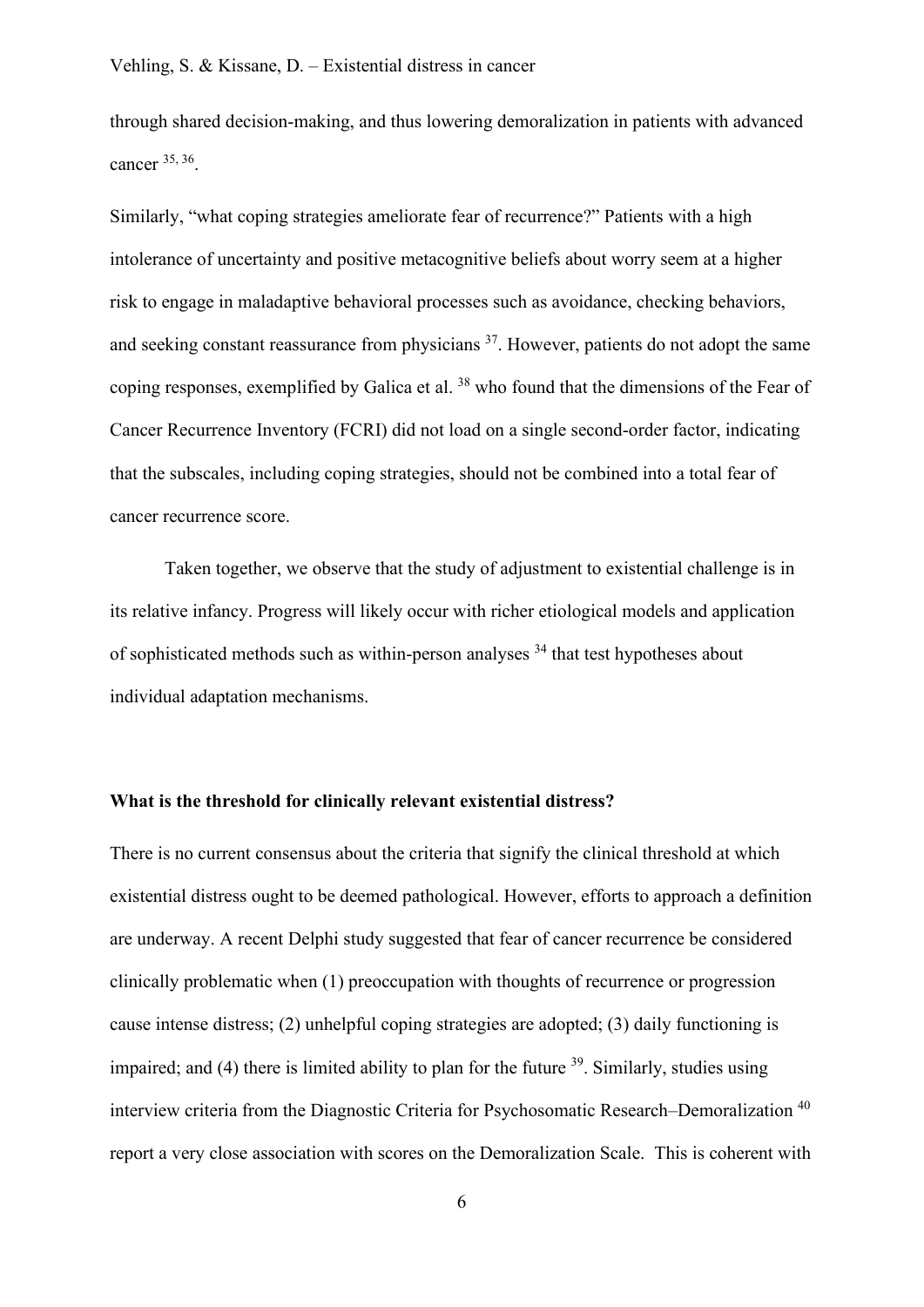demoralization being pathological when: (1) over a period of two or more weeks, (2) difficulty in coping with a stressor occurs, causing the person to feel trapped, helpless and unable to control or change the predicament; (3) a sense of failure results in meeting the expectations of self or others; and (4) a resultant sense of aloneness, hopelessness, or pointlessness develops due to lack of a worthwhile future. <sup>41</sup>

The interesting overlaps between these definitions suggest that their conceptual integration could be worthwhile. One idea that would resonate well with its stressor-bound nature is to think of clinically elevated existential distress as an adjustment disorder, although criteria for the latter diagnosis have been vague and based on the clinician's judgement. The difficulty to cope, perceived incompetence to plan for the future, and impaired function with significant distress are common attributes that align with current specifications of adjustment disorder in DSM and ICD. This perspective would not understand existential distressadjustment disorder as a "subthreshold problem" (hierarchically only diagnosed when criteria for depressive or anxiety disorders are not fully met), but a distinct entity that can be related to intense suffering. It is also coherent with the findings of Bobevski et al.  $42$ , indicating a distinct and significant subgroup (13%) with moderate demoralization, significant functional impairment and increased risk for suicidal ideation. Two dominant symptom clusters of adjustment difficulty could exist: a) worried preoccupation with what could happen in an excessive attempt to control, and b) the disheartened despair about what cannot happen.

#### **How frequent is existential distress in patients with cancer?**

In the absence of consensus-based assessment standards, only preliminary data are available. Nanni and colleagues <sup>40</sup> have found a frequency of 25% using the DCPR interview for demoralization, similar to one systematic review 43, whereas others have found a lower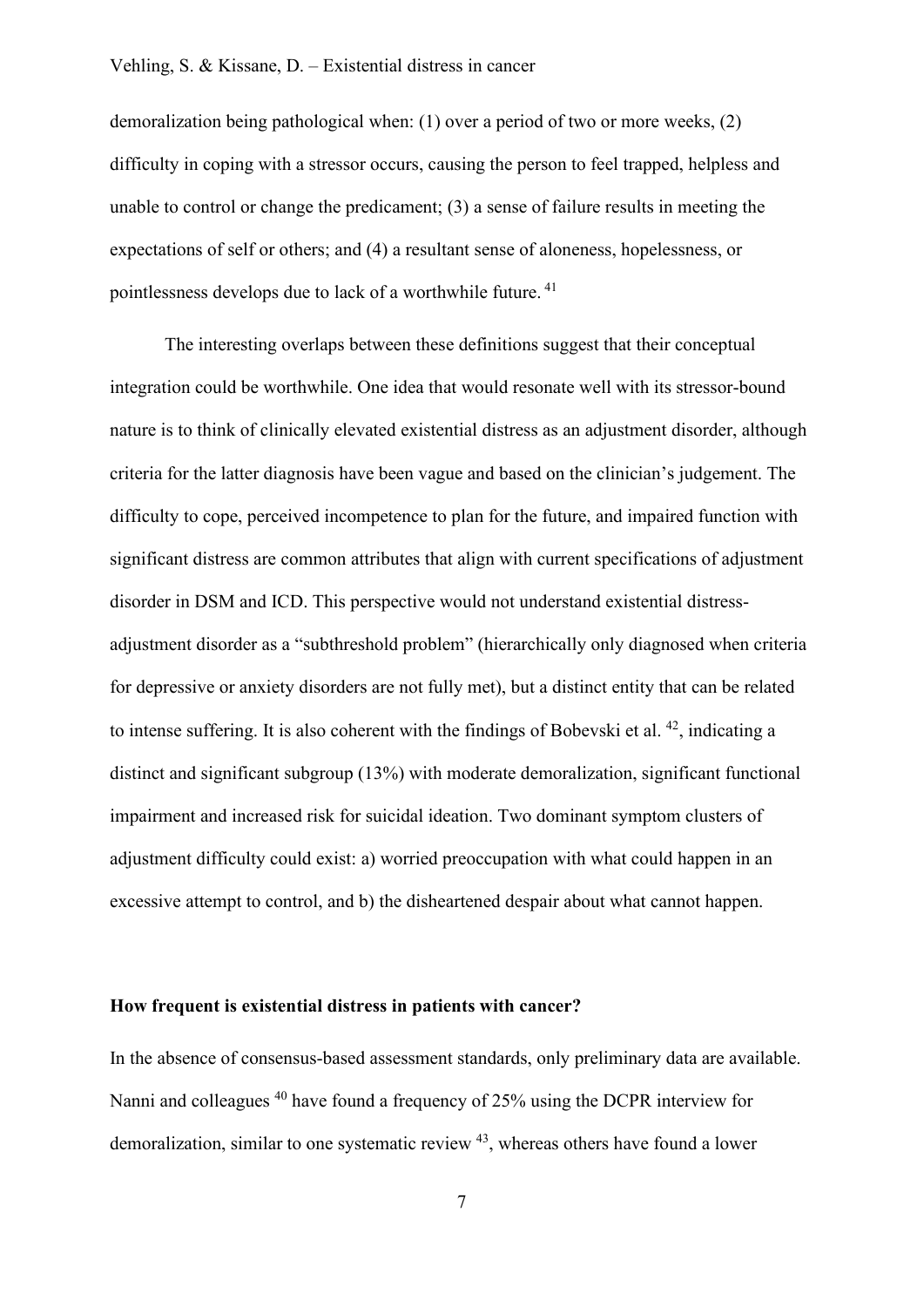prevalence of clinically significant demoralization in the 13-18% range 33. Fear of recurrence is also high: a systematic review reported a prevalence of 49% using various criteria and instruments  $32$ . Using the brief 6-item Cancer Worry Scale, Custers et al.  $44$  found that half suffered from this distress, while using the Patient Dignity Inventory, Bovero et al.<sup>45</sup> reported one fifth distressed.

#### **The co-morbidity of existential distress with anxiety and depression?**

The clinical utility of the concept of existential distress is its differentiation from other forms of distress, although some co-morbidity with other psychiatric disorders is inevitable. Existential distress has been distinguished from depression because a lack of pleasure and lowered mood need not be present, and from anxiety disorders because the explicit focus is on a life-threatening disease <sup>49,50</sup>. Empirically, high levels of fear of recurrence were present in 13% of patients in the absence of an anxiety disorder  $51$ , and high levels of demoralization in 14% in the absence of anxiety or mood disorders  $52$ . Also, symptom classification studies point towards a differentiation of anhedonia and demoralization <sup>53</sup>. Applying latent class differentiation, Bobevski et al.  $42$  found that demoralization was present in two groups, where one had severe symptoms of anxiety and depression with high levels of demoralization (10%) and the second was characterized by moderate demoralization and low anxiety and depression (13%). These results are coherent with the idea that demoralization can occur independently, but also as a result of high levels of depression and anxiety. Self-report measures of existential distress have all demonstrated moderate to high correlations with those of depression and anxiety, typically ranging from  $0.33$  to  $0.72^{52}$ , comparable to the size of correlations between self-reported anxiety and depression.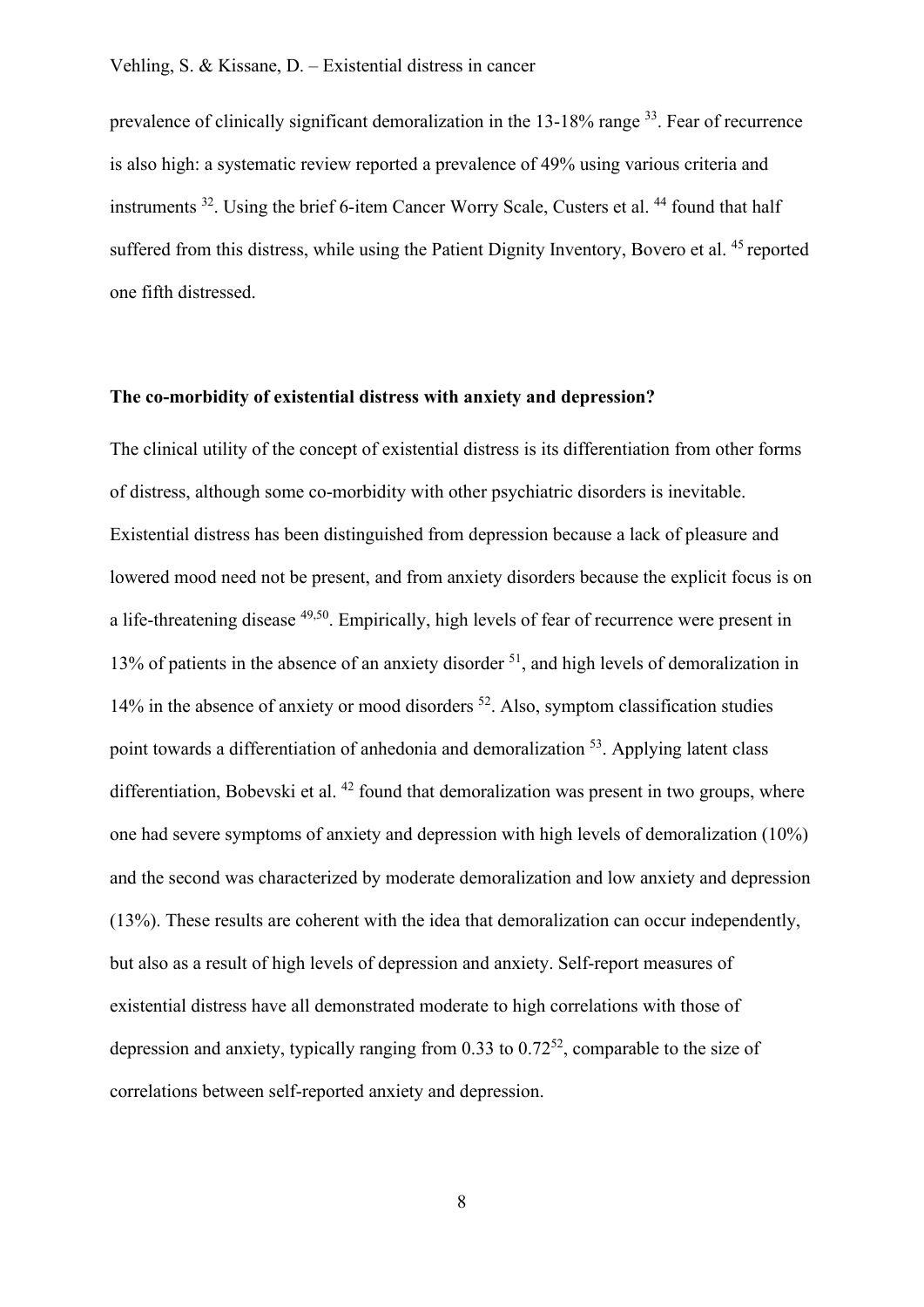The observation that many essential characteristics of existential distress are not adequately covered by current psychiatric nosology is supported by the significant subgroups of patients with moderate to high existential distress but no mental disorder. We are not pathologizing normal human experience, as some existential distress is surely part of our humanity, but rather searching for diagnostic categories that help to recognize severe and maladaptive existential states, thus empowering these patients to receive appropriate treatments.

#### **Unrecognized existential distress mars health care outcomes**

One important rationale behind the study of existential distress is that its management can reduce the risk for suicidal ideation, mental disorders, nonadherence to treatment, and low quality of death and dying. Fear of cancer recurrence has been related to lower quality of life, reduced functioning and problematic health behaviors <sup>32</sup> and demoralization showed an independent impact on suicidal ideation beyond mood and anxiety disorders 52.

When studying the relationship between existential distress and health outcomes, especially quality of life, researchers need to be aware of a potential item overlap between instruments. To the extent that existential distress measures include items that refer to well-being or its lack, it will not be surprising that they correlate closely with quality of life <sup>16</sup>. While some overlap with outcome measures may be unavoidable, studies should use existential distress measures based on a clear theoretical framework. The aim is to test prospectively their potential unique predictive impact on health care-relevant outcomes, while controlling for established factors such as anxiety, depression, and physical symptom burden.

#### **How do we ameliorate existential distress?**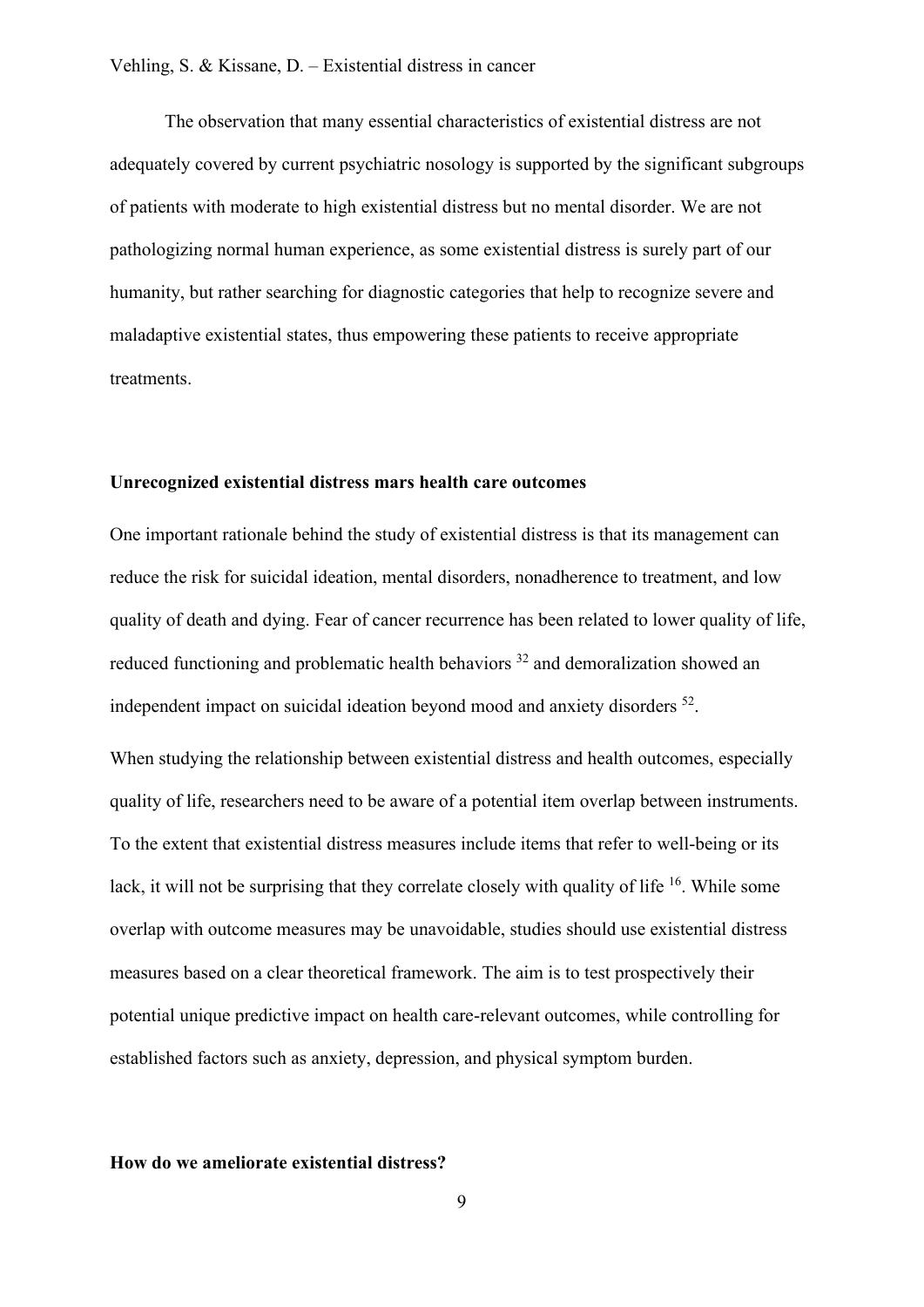Interventions to relieve existential pain have received much less attention than those for anxiety and depression. The two meta-analyses featured in this issue reflect substantial progress since the review by LeMay & Wilson in 2008<sup>9</sup>. Bauereiß et al. <sup>10</sup> have identified 30 RCTs testing existential therapies in predominantly advanced cancer patients, including trials of Supportive-Expressive Group Therapy, Cognitive-Existential Group Therapy, Dignity Therapy, Meaning-Centered Psychotherapy, Managing Cancer and Living Meaningfully (CALM) Therapy, and the Life Review, Narrative, Hope and Meaning-Making Intervention. While significant small to moderate pooled effects on post-treatment quality of life and existential well-being have emerged for existential therapies over control conditions, effects on anxiety and depression were significant only after exclusion of four studies with baseline group differences suggesting randomization difficulties. Two recent large trials with significant small effects on depression  $54, 55$  were published after this analysis. All told, clear benefits arise from existentially-oriented psychotherapy.

Looking specifically at fear of cancer recurrence, Hall et al. <sup>11</sup> identified 19 studies of the efficacy of cognitive-behavioral, relaxation, mindfulness and mixed mind-body interventions. They found small to medium effects compared to control conditions that were not moderated by type of treatment. Esplen et al. <sup>59</sup> tested the efficacy of Supportive-Expressive Group Therapy (SEGT) for women with hereditary breast cancer, where fear of the future development if cancer is targeted. While most interventions included 6 or more sessions. Davidson et al.  $^{56}$  proposed that a single session which was CBT- and telephonebased in approach could help to alleviate fear of cancer recurrence. Future work may build on what has been learned from earlier cognitive-existential approaches  $25$  and integrate CBTskills with death anxiety interventions <sup>57</sup>. The techniques used in effective interventions for existential concerns are heterogeneous: shared identification of meaningful activity and priorities, review of strengths, accomplishments, the life story including missed opportunities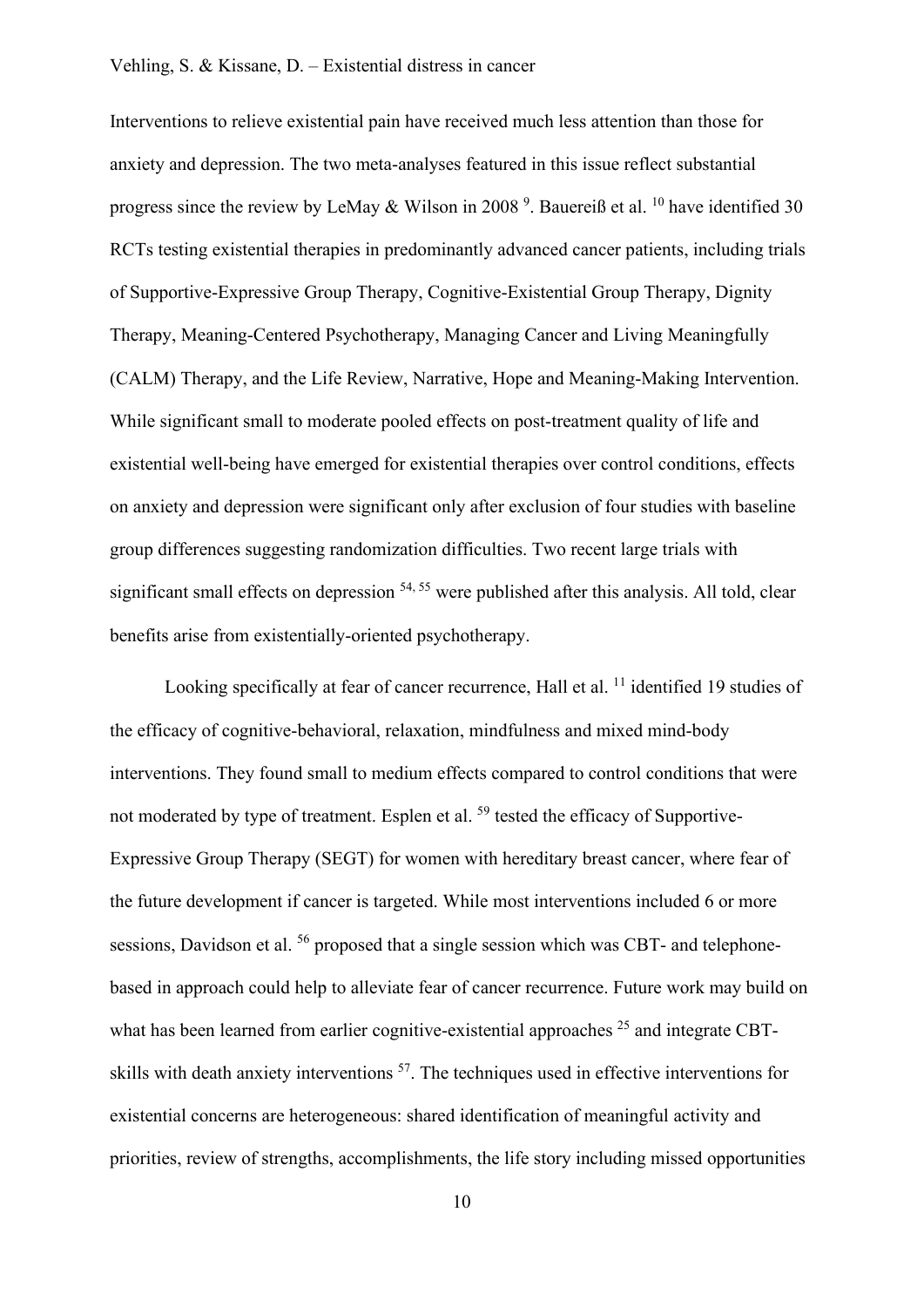or regrets, crafting a legacy document, open exploration of losses and death-related fears, support for uncertainty, and mentalizing death to understand and achieve a sense of mastery over what the future might hold. More study of the process of therapy and what induces change is needed.

The rareness of suicide has led to few prevention studies, yet the international take-up of medically assisted dying creates an opportunity to see if psychotherapeutic interventions can prevent the premature ending of life based on fear of the future and demoralization. Banyasz et al. 58 suggest that an existential perspective can substantially improve understanding and relieve suicidal ideation. And of course, attention to caregivers and their needs offer relief for dying patients and should always be part of existentially-oriented work 60.

#### **Suggestions for future research**

The contributions featured in this special issue reflect the current state of the art with its emerging maturity, while opening up many questions at the same time. Much more integration is needed in these studies. We believe that the link between existential stressors, adjustment processes and existential distress patterns needs further inquiry.

Clearly, a threshold for what characterizes clinically relevant existential distress needs to be established. The high correlation between existential distress constructs suggests that greater consensus is possible about diagnostic categories, which would, in turn, lead to better recognition and treatment. Such studies should be longitudinal and include diverse populations of cancer patients to enable more generalizable conclusions about the relevance of existential distress.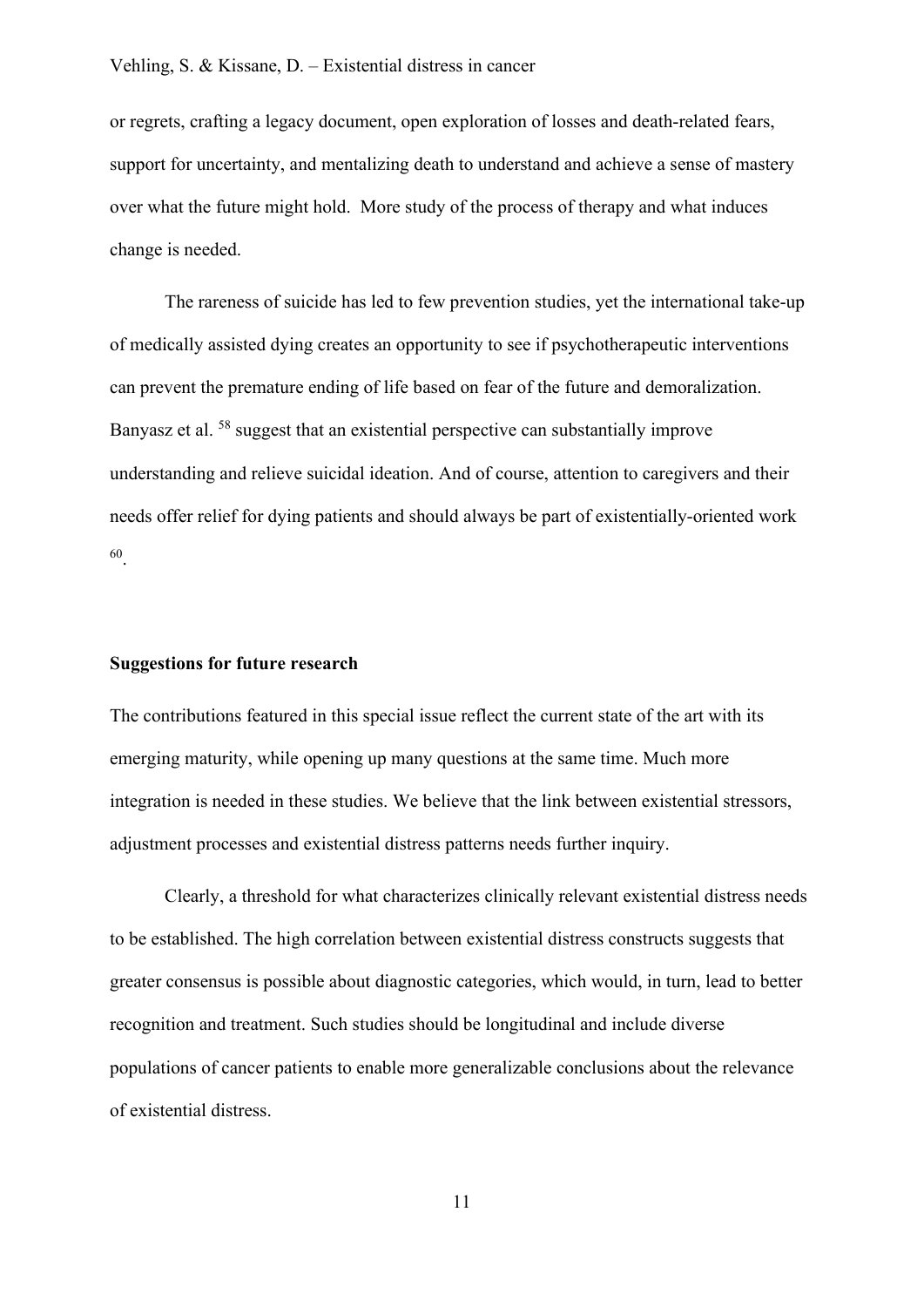There are topics that have received less attention in this special issue. Although relational aspects were relevant to some studies, existential loneliness, which can result from cancer's challenges to intimacy was not studied in detail. Related experiences of not feeling connected, that no one can help, or that important things have been left unsaid are featured in several existential distress measures, but more specific data on these aspects are lacking. Furthermore, only two studies incorporated the caregiver perspective. Caregivers may experience their own existential challenges as they observe the suffering and anticipate the loss of their loved one <sup>61</sup>. Little is known about the occurrence and relevance of existential distress in caregivers of cancer patients. Moreover, cultural differences in the expression of existential needs are not well understood. Although existential concerns are universal, culture and heath care systems can influence different expressions.

Conversations about existential questions can be challenging. They may activate a clinician's own death anxiety or identification with a patient's loss of morale. Yet perhaps the lack of knowledge about the nature of existential distress and how it can be managed are the most relevant barriers to any clinician's sense of self-efficacy in dealing with existential themes. We hope that this special issue may inspire progress in this promising area of inquiry to improve cancer care.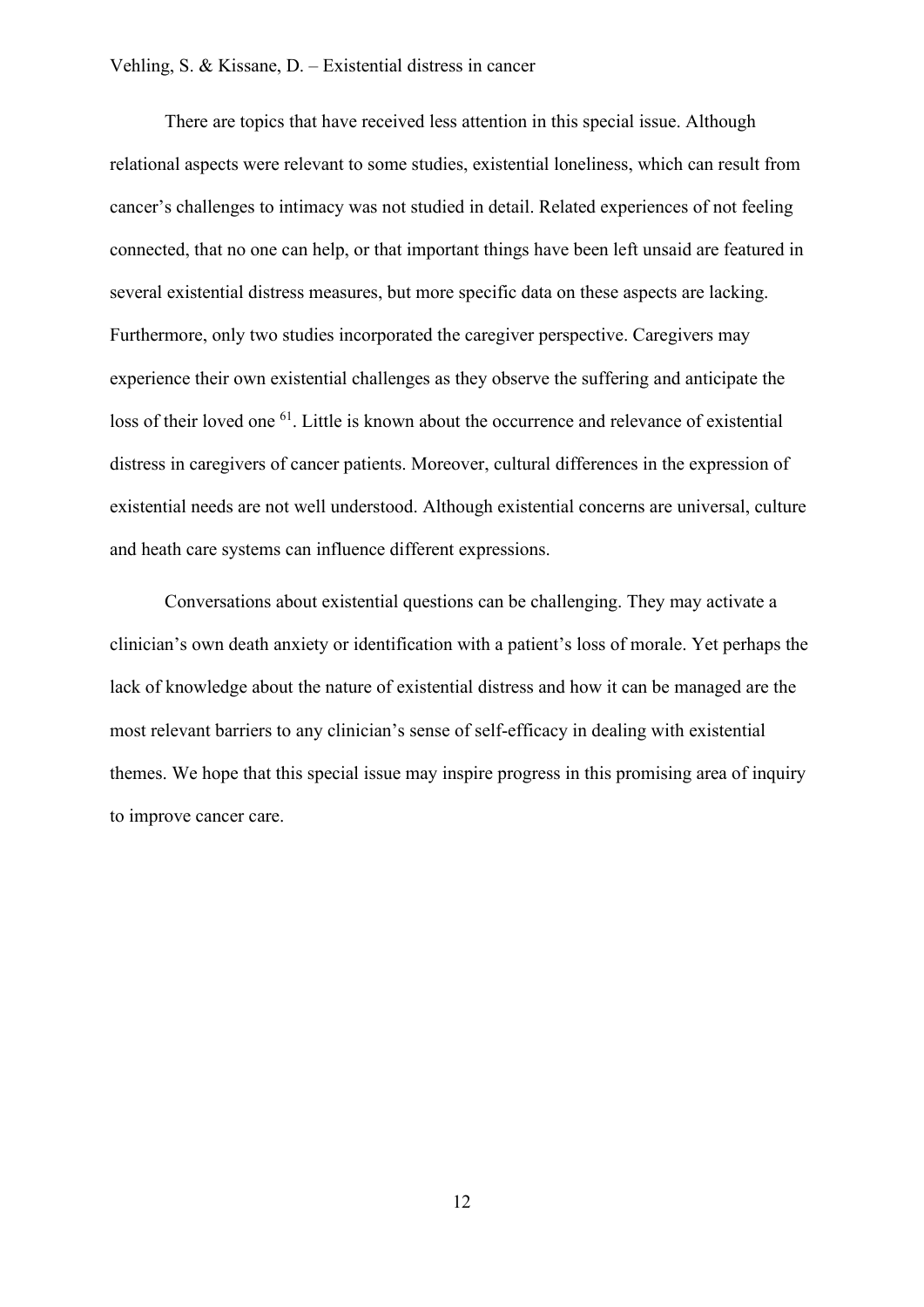# **References**

- 1. Saunders CM. *The Management of terminal malignant disease,* 2nd ed. Edward Arnold: London; 1984.
- 2. Weisman AD, Worden JW. The existential plight in cancer: significance of the first 100 days. *Int J Psychiatry Med*, 1977;7(1): 1–15.
- 3. Cassel EJ. The nature of suffering and the goals of medicine. *N. Engl. J. Med.*, 1982;306(11): 639–645. doi: 10.1056/NEJM198203183061104.
- 4. Grech A, Marks A. Existential Suffering Part 1: Definition and Diagnosis #319. *J Palliat Med*, 2017;20(1): 93–94. doi: 10.1089/jpm.2016.0422.
- 5. Lo C, Panday T, Zeppieri J, Rydall A, Murphy-Kane P, Zimmermann C *et al.* Preliminary psychometrics of the Existential Distress Scale in patients with advanced cancer. *Eur J Cancer Care*, 2017;26(6): e12597. doi: 10.1111/ecc.12597.
- 6. Kissane DW. The relief of existential suffering. *Arch Intern Med*, 2012;172(19): 1501– 1505. doi: 10.1001/archinternmed.2012.3633.
- 7. Boston P, Bruce A, Schreiber R. Existential suffering in the palliative care setting: an integrated literature review. *J Pain Symptom Manage*, 2011;41(3): 604–618. doi: 10.1016/j.jpainsymman.2010.05.010.
- 8. Henoch I, Danielson E. Existential concerns among patients with cancer and interventions to meet them: an integrative literature review. *Psychooncology*, 2009;18(3): 225–236. doi: 10.1002/pon.1424.
- 9. LeMay K, Wilson KG. Treatment of existential distress in life threatening illness: A review of manualized interventions. *Clin Psychol Rev*, 2008;28(3): 472–493. doi: 10.1016/j.cpr.2007.07.013.
- 10. Bauereiss. Effects of existential interventions on spiritual, psychological and physical well-being in adult patients with cancer: systematic review and meta-analysis of randomized controlled trials.
- 11. Hall DL, Luberto CM, Philpotts LL, Song R, Park ER, Yeh GY. Mind-body interventions for fear of cancer recurrence: A systematic review and meta-analysis. *Psychooncology*, 2018. doi: 10.1002/pon.4757.
- 12. Jaspers K. *Existenzphilosophie*. De Gruyter; 1938.
- 13. Yalom ID. *Existential psychotherapy*. Basic Books: New York; 1980.
- 14. Cherny NI, Coyle N, Foley KM. Suffering in the advanced cancer patient: a definition and taxonomy. *J Palliat Care*, 1994;10(2): 57–70.
- 15. Park CL, Folkman S. Meaning in the context of stress and coping. *Rev Gen Psychol*, 1997;1(2): 115–144. doi: 10.1037/1089-2680.1.2.115.
- 16. Salander P. "Spirituality" hardly facilitates our understanding of existential distress-But "everyday life" might. *Psychooncology*, 2018. doi: 10.1002/pon.4784.
- 17. Folkman S. Positive psychological states and coping with severe stress. *Soc Sci Med*, 1997;45(8): 1207–1221.
- 18. Sharpe L, Curran L, Butow P, Thewes B. Fear of cancer recurrence and death anxiety. *Psychooncology*, 2018. doi: 10.1002/pon.4783.
- 19. Curran L, Sharpe L, Butow P. Anxiety in the context of cancer: A systematic review and development of an integrated model. *Clin Psychol Rev*, 2017;56: 40–54. doi: 10.1016/j.cpr.2017.06.003.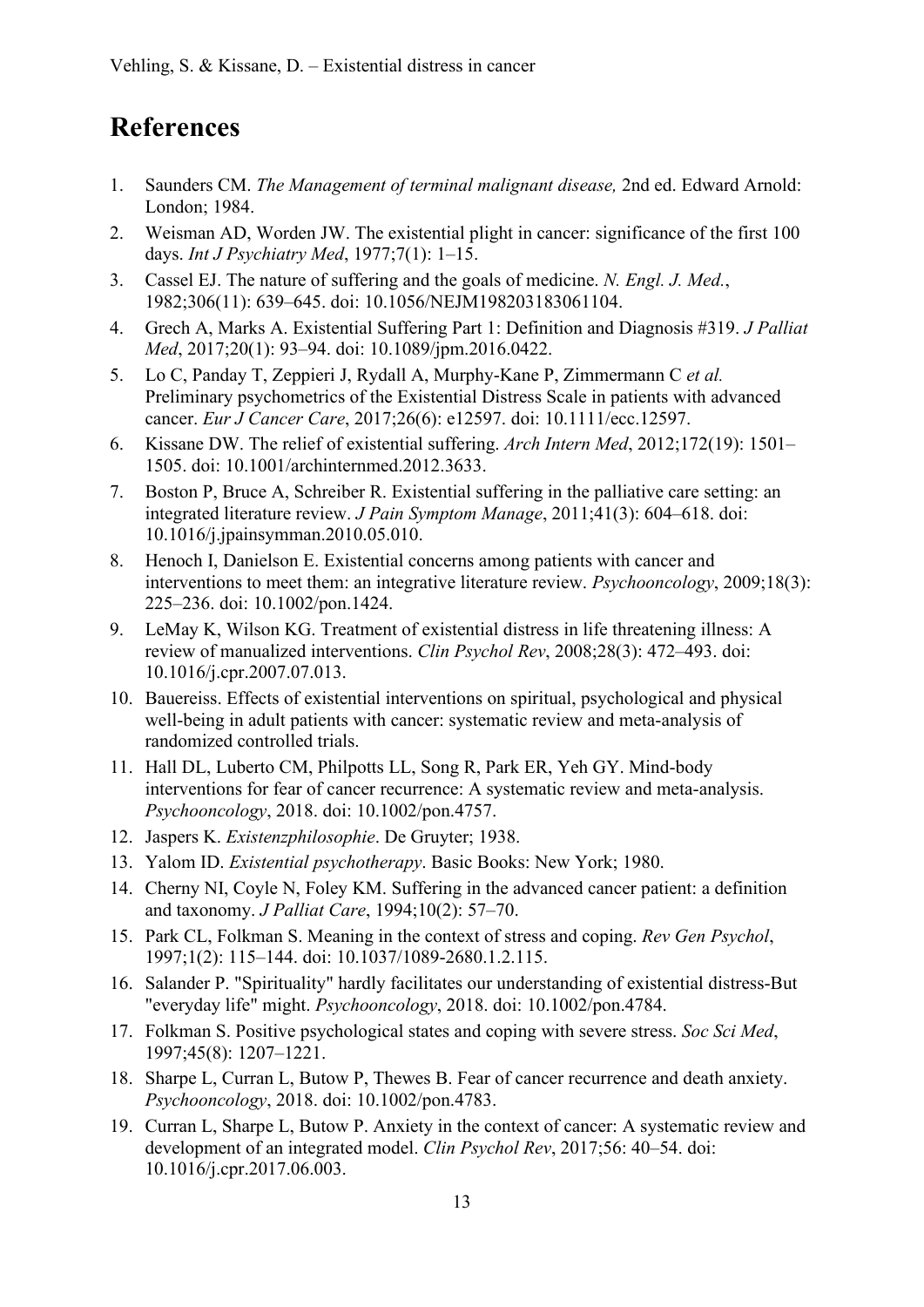- 20. Chochinov HM, Hassard T, McClement S, Hack T, Kristjanson LJ, Harlos M *et al.* The landscape of distress in the terminally ill. *J Pain Symptom Manage*, 2009;38(5): 641– 649. doi: 10.1016/j.jpainsymman.2009.04.021.
- 21. Vehling S, Malfitano C, Shnall J, Watt S, Panday T, Chiu A *et al.* A concept map of death-related anxieties in patients with advanced cancer. *BMJ Support Palliat Care*, 2017;7: 427–434. doi: 10.1136/bmjspcare-2016-001287.
- 22. Iverach L, Menzies RG, Menzies RE. Death anxiety and its role in psychopathology: reviewing the status of a transdiagnostic construct. *Clin Psychol Rev*, 2014;34(7): 580– 593. doi: 10.1016/j.cpr.2014.09.002.
- 23. Tong E, Deckert A, Gani N, Nissim R, Rydall A, Hales S *et al.* The meaning of selfreported death anxiety in advanced cancer. *Palliat Med*, 2016;30(8): 772–779. doi: 10.1177/0269216316628780.
- 24. Vehling S, Gerstorf D, Schulz-Kindermann F, Oechsle K, Philipp R, Haerter M *et al.* The Daily Dynamics of Loss Orientation and Life Engagement in Advanced Cancer: a Pilot Study to Characterize Patterns of Adaptation at the End-Of-Life. *Eur J Cancer Care*, in press.
- 25. Kissane DW, Bloch S, Miach P, Smith GC, Seddon A, Keks N. Cognitive-existential group therapy for patients with primary breast cancer--techniques and themes. *Psychooncology*, 1997;6(1): 25–33. doi: 10.1002/(SICI)1099-1611(199703)6.
- 26. An. Demoralization and death anxiety in advanced cancer.
- 27. Clarke DM, Kissane DW. Demoralization: its phenomenology and importance. *Aust N Z J Psychiatry*, 2002;36(6): 733–742.
- 28. Lo C. A developmental perspective on existential distress and adaptation to advanced disease. *Psychooncology*, 2018. doi: 10.1002/pon.4767.
- 29. Bickford. Self-expression and identity after total laryngectomy: Implications for support.
- 30. Masterson M. Beyond the Bucket List: Unfinished Business among Advanced Cancer Patients.
- 31. Steinhauser KE, Fitchett G, Handzo GF, Johnson KS, Koenig HG, Pargament KI *et al.* State of the Science of Spirituality and Palliative Care Research Part I: Definitions, Measurement, and Outcomes. *J Pain Symptom Manage*, 2017;54(3): 428–440. doi: 10.1016/j.jpainsymman.2017.07.028.
- 32. Simard S, Thewes B, Humphris G, Dixon M, Hayden C, Mireskandari S *et al.* Fear of cancer recurrence in adult cancer survivors: a systematic review of quantitative studies. *J Cancer Surviv*, 2013;7(3): 300–322. doi: 10.1007/s11764-013-0272-z.
- 33. Robinson S, Kissane DW, Brooker J, Burney S. A systematic review of the demoralization syndrome in individuals with progressive disease and cancer: a decade of research. *J Pain Symptom Manage*, 2015;49(3): 595–610. doi: 10.1016/j.jpainsymman.2014.07.008.
- 34. Soriano EC. Does Sharing Good News Buffer Fear of Bad News? A Daily Diary Study of Fear of Cancer Recurrence in Couples Approaching the First Mammogram Post-Diagnosis.
- 35. Quintero-Garzon. Perceived doctor-patient relationship and it's association with demoralization in patients with advanced cancer.
- 36. Chochinov HM. Dignity and the essence of medicine: the A, B, C, and D of dignity conserving care. *BMJ*, 2007;335(7612): 184–187. doi: 10.1136/bmj.39244.650926.47.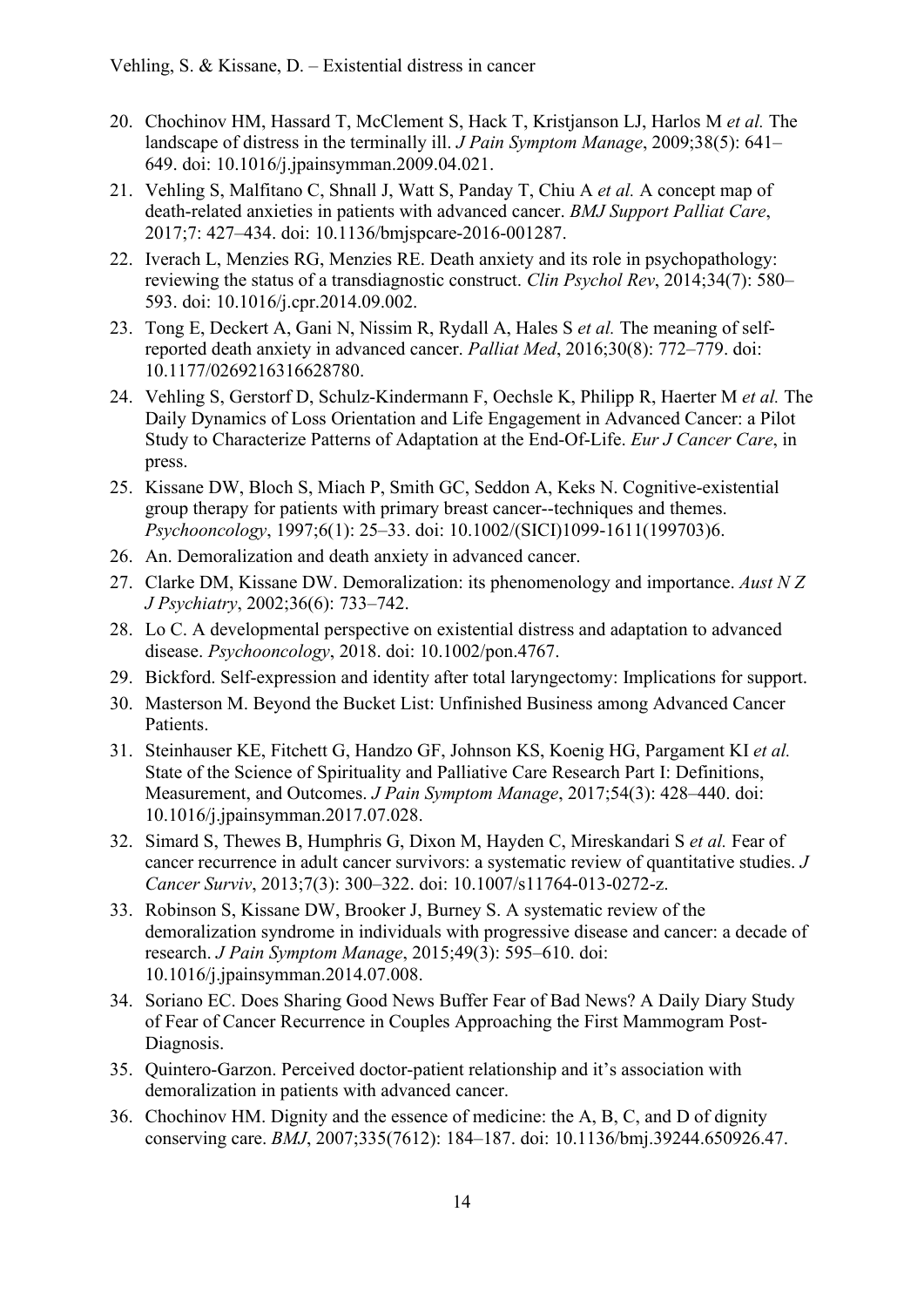- 37. Lebel S. Towards the validation of a new, blended theoretical model of fear of cancer recurrence.
- 38. Galica. Examining the dimensionality of the Fear of Cancer Recurrence Inventory.
- 39. Lebel S, Ozakinci G, Humphris G, Mutsaers B, Thewes B, Prins J *et al.* From normal response to clinical problem: Definition and clinical features of fear of cancer recurrence. *Support Care Cancer*, 2016;24(8): 3265–3268. doi: 10.1007/s00520-016-3272-5.
- 40. Nanni MG. Relationship of demoralization with anxiety, depression and quality of life: A Southern European study of Italian and Portuguese cancer patients.
- 41. Kissane DW. Demoralization: A life-preserving diagnosis to make for the severely medically ill. *J Palliat Care*, 2014;30(4): 255–258.
- 42. Bobevski I, Kissane DW, Vehling S, McKenzie DP, Glaesmer H, Mehnert A. Latent class analysis differentiation of adjustment disorder and demoralization, more severe depressive and anxiety disorders, and somatic symptoms in patients with cancer. *Psychooncology*, 2018. doi: 10.1002/pon.4761.
- 43. Tecuta L, Tomba E, Grandi S, Fava GA. Demoralization: a systematic review on its clinical characterization. *Psychol Med*, 2015;45(4): 673–691. doi: 10.1017/S0033291714001597.
- 44. Custers JAE, Kwakkenbos L, van de Wal M, Prins JB, Thewes B. Re-validation and screening capacity of the 6-item version of the Cancer Worry Scale. *Psychooncology*, 2018. doi: 10.1002/pon.4782.
- 45. Bovero. Dignity-related existential distress in end-of-life cancer patients: prevalence, underlying factors and ssociated coping strategies.
- 46. Chochinov HM, Hack T, Hassard T, Kristjanson LJ, McClement S, Harlos M. Dignity in the terminally ill: a cross-sectional, cohort study. *The Lancet*, 2002;360(9350): 2026– 2030. doi: 10.1016/S0140-6736(02)12022-8.
- 47. Philipp R, Mehnert A, Lehmann C, Oechsle K, Bokemeyer C, Krüll A *et al.* Detrimental social interactions predict loss of dignity among patients with cancer. *Support Care Cancer*, 2016;24(6): 2751–2758. doi: 10.1007/s00520-016-3090-9.
- 48. Wilson KG, Curran D, McPherson CJ. A burden to others: a common source of distress for the terminally ill. *Cogn Behav Ther*, 2005;34(2): 115–123. doi: 10.1080/16506070510008461.
- 49. de Figueiredo JM. Depression and demoralization: Phenomenological differences and research perspectives. *Compr Psychiatry*, 1993;34(5): 308–311.
- 50. Lebel S, Ozakinci G, Humphris G, Thewes B, Prins J, Dinkel A *et al.* Current state and future prospects of research on fear of cancer recurrence. *Psychooncology*, 2017;26(4): 424–427. doi: 10.1002/pon.4103.
- 51. Dinkel A, Kremsreiter K, Marten-Mittag B, Lahmann C. Comorbidity of fear of progression and anxiety disorders in cancer patients. *Gen Hosp Psychiatry*, 2014;36(6): 613–619. doi: 10.1016/j.genhosppsych.2014.08.006.
- 52. Vehling S, Kissane DW, Lo C, Glaesmer H, Hartung TJ, Rodin G *et al.* The association of demoralization with mental disorders and suicidal ideation in patients with cancer. *Cancer*, 2017;123(17): 3394–3401. doi: 10.1002/cncr.30749.
- 53. Clarke DM, Kissane DW, Trauer T, Smith GC. Demoralization, anhedonia and grief in patients with severe physical illness. *World Psychiatry*, 2005;4(2): 96–105.
- 54. Breitbart W, Pessin H, Rosenfeld B, Applebaum AJ, Lichtenthal WG, Li Y *et al.* Individual meaning‐centered psychotherapy for the treatment of psychological and